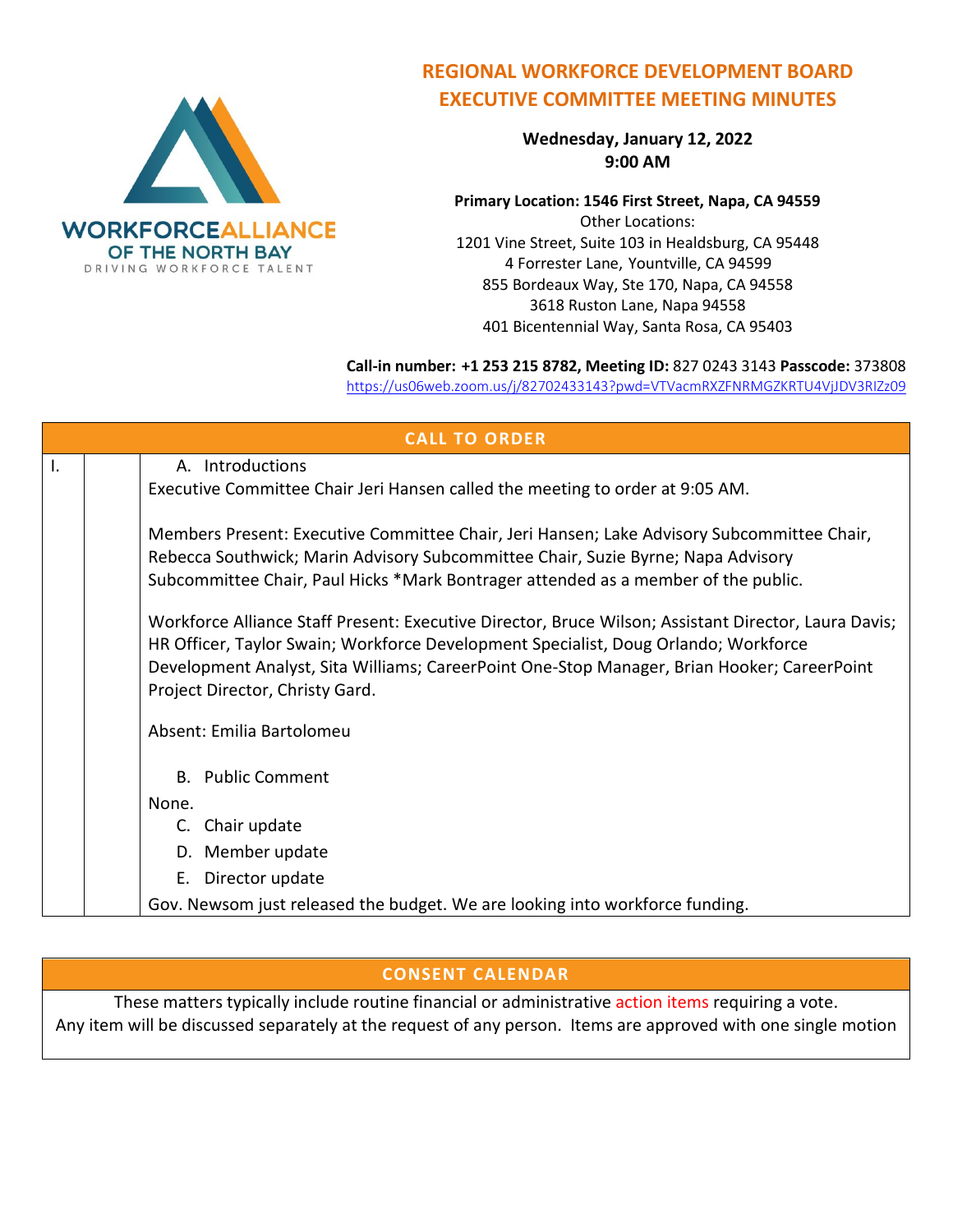| II.  | A. Approve August 11, 2021 Meeting Minutes [Attachment II.A]                                    |
|------|-------------------------------------------------------------------------------------------------|
|      | Motion made to approve August Meeting Minutes                                                   |
|      | M/S: Paul Hicks/Rebecca Southwick                                                               |
|      | Motion carried: 3:0                                                                             |
|      | Yea: $3$                                                                                        |
|      | Nay: 0                                                                                          |
|      | <b>Abstentions: Paul Hicks</b>                                                                  |
|      | Absent: Emilia Bartolomeu                                                                       |
|      |                                                                                                 |
|      | B. Master Meeting Calendar [Attachment II.B]                                                    |
|      | Motion made to approve Master Board Meeting Calendar                                            |
|      | M/S: Paul Hicks/Rebecca Southwick                                                               |
|      | Motion carried: 4:0                                                                             |
|      | Yea: 4                                                                                          |
|      | Nay: 0                                                                                          |
|      | Abstentions: 0                                                                                  |
|      | Absent: Emilia Bartolomeu                                                                       |
|      | <b>REGULAR CALENDAR</b>                                                                         |
| III. | A. Approval of Subcommittee Member Application – The committee will review and approve          |
|      | application for membership to one of the Advisory Subcommittees: Dorianne Tanaka -              |
|      | Mendocino Advisory Subcommittee [Attachment III.A] (Action)                                     |
|      |                                                                                                 |
|      | Motion made to approve                                                                          |
|      | M/S Rebecca Southwick/Paul Hicks                                                                |
|      | Motion carried: 4:0                                                                             |
|      | Yea: 4                                                                                          |
|      | Nay: 0                                                                                          |
|      | Abstentions: 0                                                                                  |
|      | Absent: Emilia Bartolomeu                                                                       |
|      | B. America's Job Center of California (AJCC) Background and Comprehensive Certification         |
|      | Process - Staff will provide background information on the role and function of the AJCC One-   |
|      | Stop Career Centers, including the certification process. [Attachment III.B] (Presentation)     |
|      |                                                                                                 |
|      | Bruce Wilson, Executive Director at WANB and Doug Orlando Workforce Development Specialist at   |
|      | WANB provided information on the role and function of the AJCC One-Stop Career Centers.         |
|      | C. WIOA Career Services Implementation Update - As a part of its responsibility to design,      |
|      | implement and oversee the One Stop Delivery System, the Executive Committee will hear a         |
|      | WIOA Career Services update from the Equus. (Presentation)                                      |
|      |                                                                                                 |
|      | CareerPoint North Bay Program Director, Christy Gard, updated the committee on successes and    |
|      | challenges in implementing CareerPoint services.                                                |
|      | D. Grant Writing Update and Approval - Staff will provide an update on grant writing activities |
|      | and seek approval in concept to continue at Executive Director's discretion. (Action)           |
|      | Accelerator 10.0 Partnership with Solano County<br>i.                                           |
|      | ii. Good Jobs Challenge Partnership with Community College Foundation of California             |
|      |                                                                                                 |
|      |                                                                                                 |